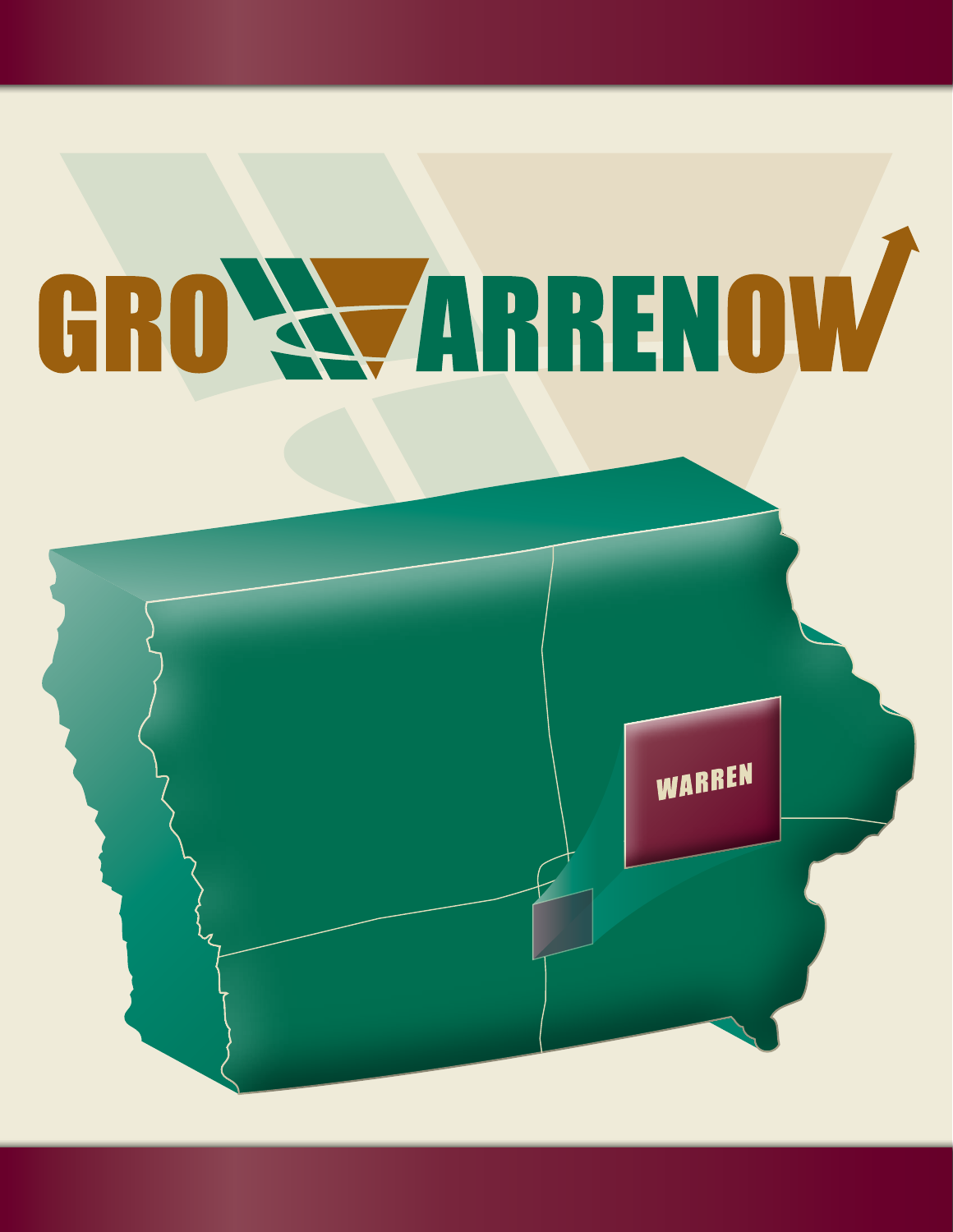#### warren county economic development corporation



#### *Naturally Set For Your Success*

Warren County, conveniently situated for business growth and development, is located in the growing Greater Des Moines metropolitan area and bordered by the Highway 5/65 Bypass and Interstate 35 with direct access to air and rail service.

#### warren county profile

- Founded in 1846, with the first elections in 1849, after General Joseph Warren, who died on June 17, 1775 at the Battle of Breed's Hill in the Revolutionary War
- Warren County is the 11th largest county in lowa with 46,225 residents
- The county is the fourth fastest growing county in lowa (by population)
- There are 16 towns in the county with 16 townships and five unincorporated towns
- There are 12 registered sites on the National Register of Historic Places in Warren County
- The county seat is Indianola, IA
- Warren County has 22 vineyards, three wineries and one distillery, including the oldest winery in the state
- The top 10 employers in Warren County employ 3,280 people combined
- Cost of living index in Warren County: 81.5 (January 2011)

#### www.wcedc.com

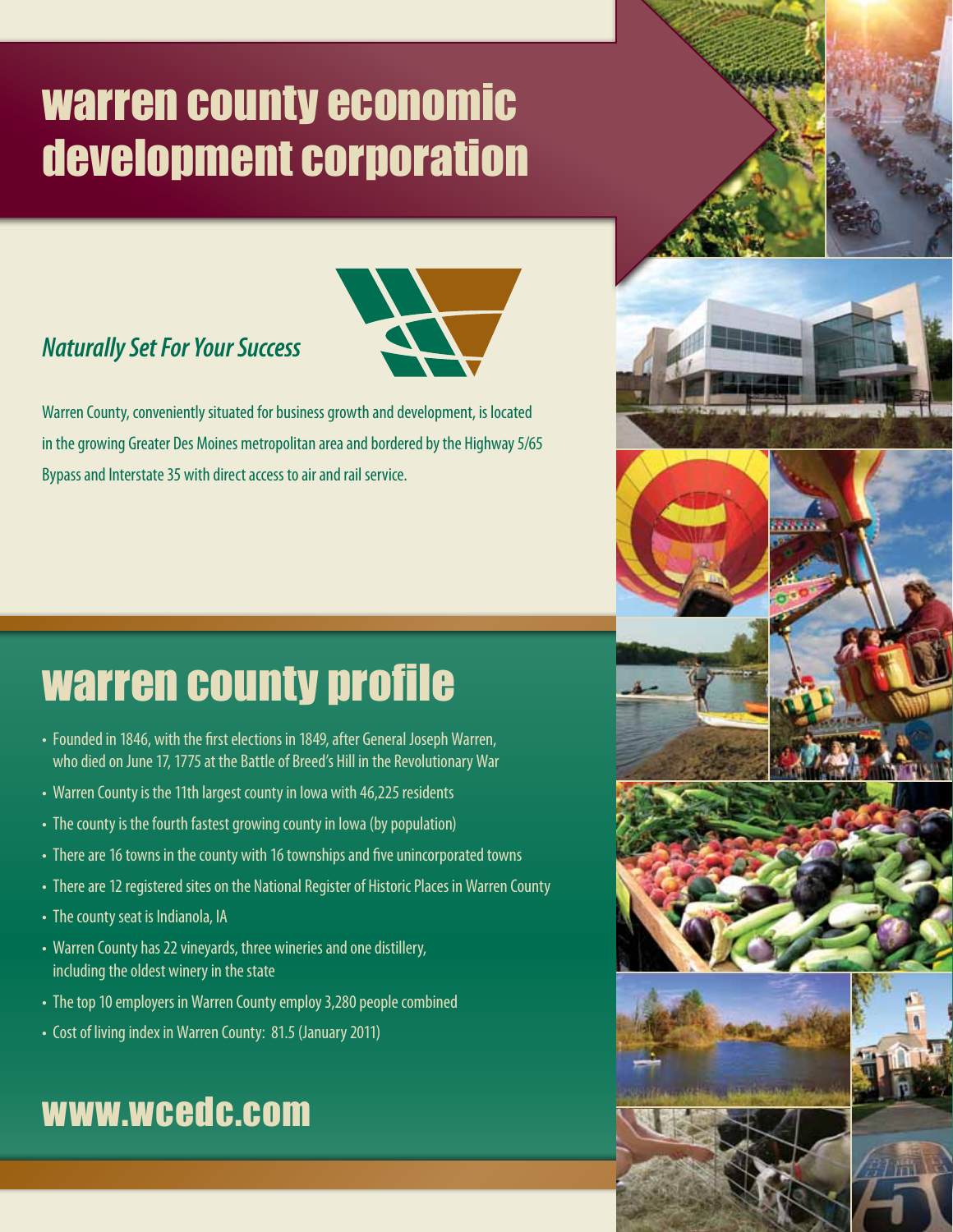## WCEDC history

WCEDC was founded in 1992 and is charged with helping retain and grow existing businesses, as well as working to position the county to successfully market and attract new employers. Since inception, WCEDC has helped more than 25 businesses, helped create over 450 jobs and added more than 356,000 square feet for industrial and commercial space. In addition, WCEDC has also lobbied and secured funding for development parks, transportation studies and reports, trail improvements, and maintained an 18-year-old leadership program with more than 350 graduates.

Executive Director, Jason White, a 10-year veteran of economic development in Iowa, was hired in April of 2011 bringing leadership and vitality to the organization. His past experience brings a variety of skills working with various-sized communities and multi-county regions, collaborating between private and public entities, and building outstanding relationships.

The WCEDC Board of Directors recognized the opportunity to do more in 2011. Warren County and Central Iowa were not impacted as greatly by the national recession in 2008 and had a chance to establish a new action plan to implement new strategic initiatives, fitting to the current time. After conducting a feasibility study, with feedback and input by 55 interviews of local greater Warren County leaders and business owners, the Board of Directors unanimously approved to bring in Convergent Nonprofit Solutions, L.L.C. to facilitate the fine-tuning of the new strategic action plan and implement GroWARRENow!

#### **356,000 sq.** for industrial and commercial space

450 iobs created

> 350 graduates from the WCEDC leadership program

25 businesses helped by WCEDC

#### case for support

GroWARRENow! has been developed as an aggressive approach to better compete in the arena of attracting, retaining and growing environmentally acceptable, primary businesses and industries for Warren County and to provide new, better and more diverse employment opportunities for residents.

This extraordinary five-year program is centered on the premise that a new and more pro-active approach is needed to step up the process of planned economic growth and community development.

GroWARRENow! requires a five-year investment of \$2,200,000. The source of revenues for the program will be from both public and private investors, with top investors serving actively in the governance of the program's implementation. Upon completion, GroWARRENow! will provide significant and positive impacts to the Warren County region as well as defined and reasonable Return on Investment to its supporters.

Breaking away from the annual "search for money" cycle will enable the staff of WCEDC to focus on mission, rather than having to continuously spend time each year in an ongoing effort to secure necessary funding.



Availability of working capital is as crucial to WCEDC as it is to any business. Five-year investments to the GroWARRENow! program provide that capital.

It is vital that leading community businesses and business leaders as well as governmental entities, foundations, philanthropists, and others join in making a significant investment in GroWARRENow! over the next five years to insure the viability of the program and the necessity of the results.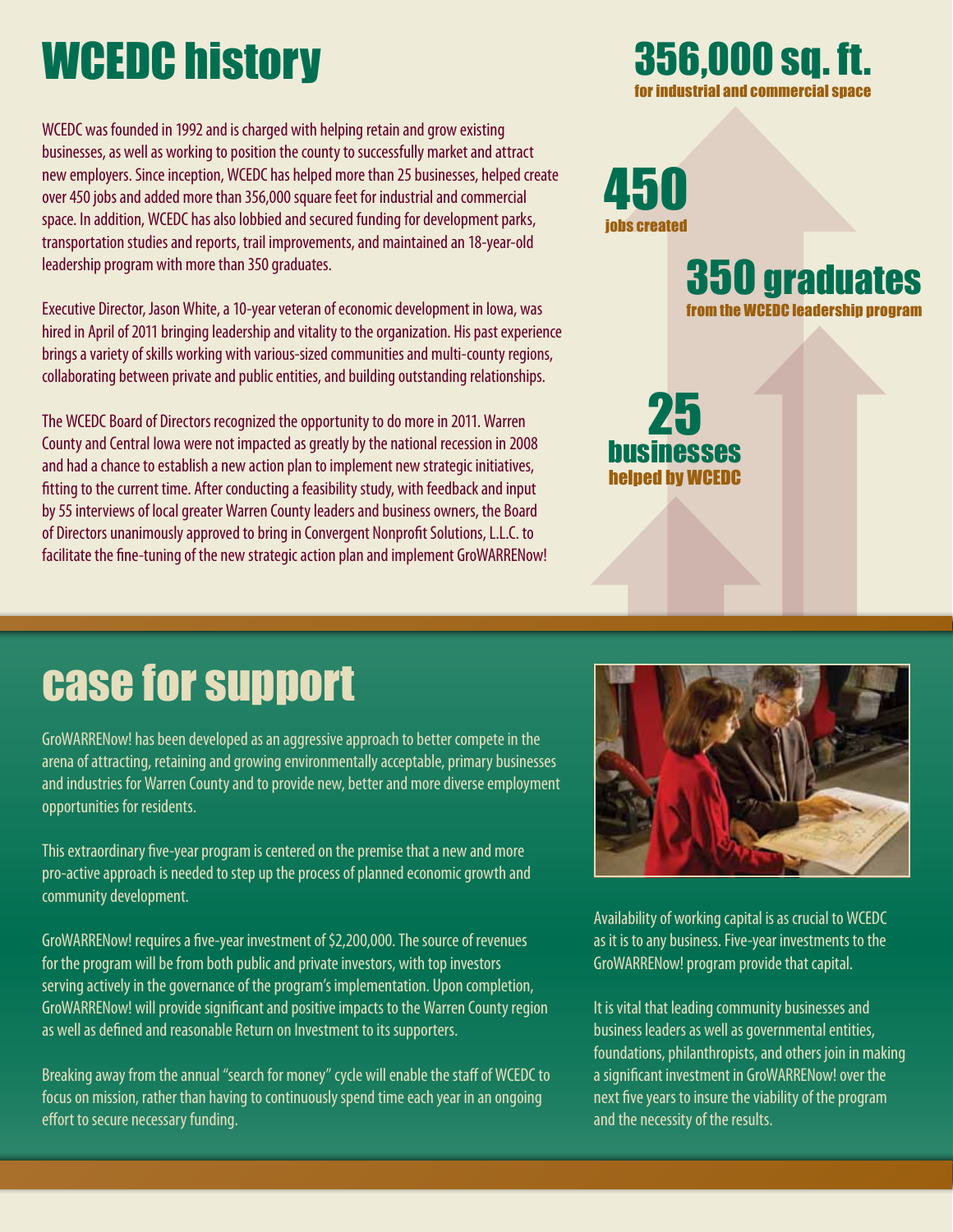# Five (39)<br>Year (39)<br>ioals (32) Year **Goals**

|<br>|<br>|

2

#### Business Retention and Expansion > \$400,000

- Utilize Synchronist as the centerpiece of the county's Business Retention and Expansion program and utilize contact management system/software to track existing business contacts for all other businesses and actions to be taken.
- Develop and market a checklist of assistance needed for entrepreneurs in Warren County at each stage of the support process, and assess the availability of services in Warren County.
- Establish an "opportunity fund" to investigate the viability of high-impact economic and community development projects.



#### Public Relations and Advocacy > \$300,000

- Develop a regular media contact program focused on metro media outlets highlighting positive Warren County growth efforts.
- Implement an all-encompassing WCEDC social media strategy anda new, modernized website.
- Develop a legislative plan and agenda to reach out to all levels of government on issues relevant to Warren County.
- Support current activity and advocate for tourism growth in Warren County.

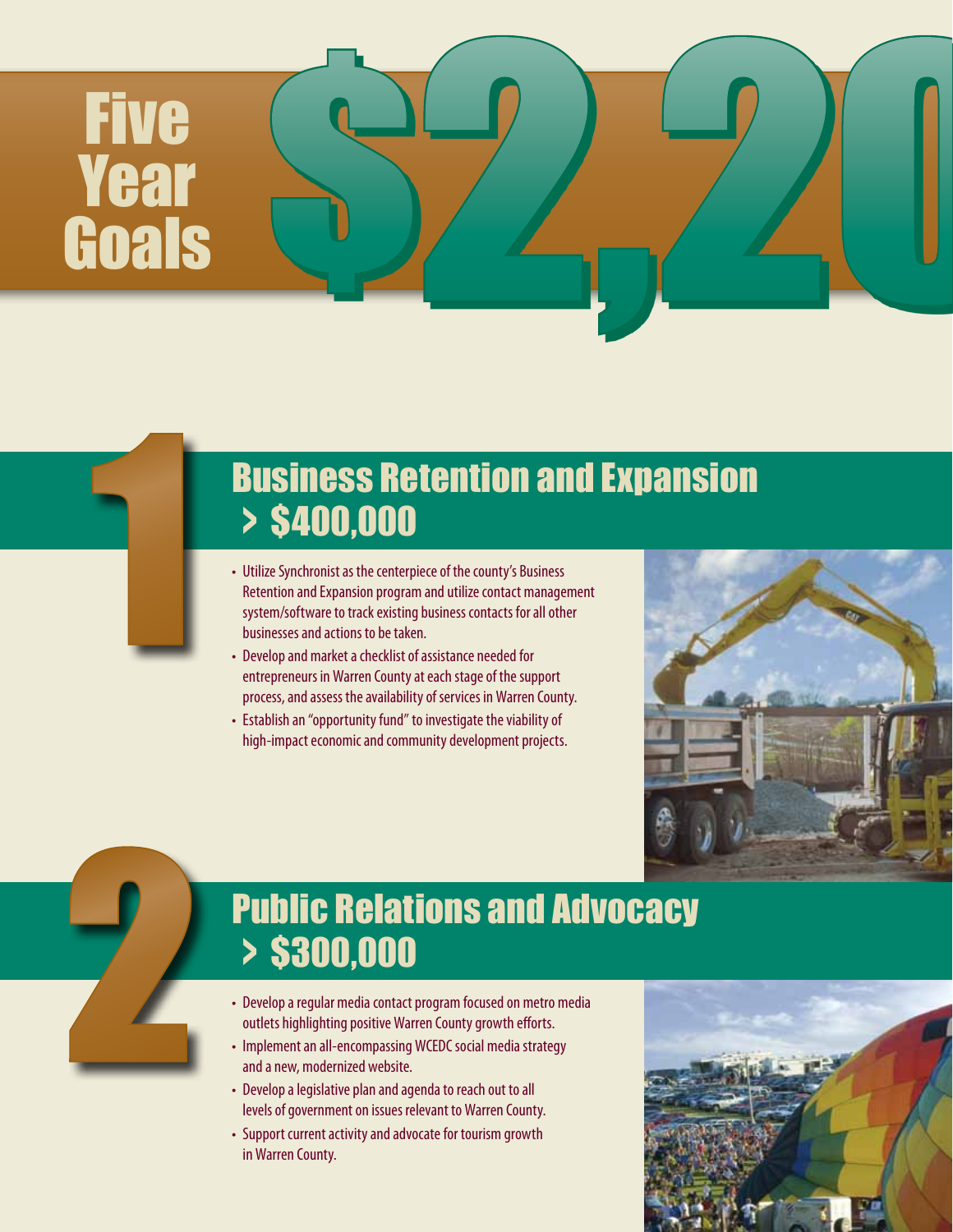#### Target Marketing and Product Development > \$1,300,000

- Establish four primary target industry groups for WCEDC focus over the next five years;
	- Agri-Business (Agri-Tourism activity is projected to be a result of targeting this segment)
		- Advanced Manufacturing

10,000

3

4

- Logistics and Distribution
- Customer Service and Technology Support Operations.
- Lead a fully engaged effort to establish shovel-ready sites and establish a fund which can be used as capital to remodel existing building or building new speculative buildings.
- Establish a fund which can be used to provide matching financial assistance to expanding businesses and new businesses looking at Warren County as a possible destination.
- Utilize and support local resources to attract and grow local technology businesses. Provide guidance to support start-up tech businesses that require assistance to local, metro and state resources.



#### Workforce Development and Quality of Life > \$200,000

- Develop and implement a workforce recruitment initiative to retain and recruit new skilled and unskilled employees to fill the needs of Warren County businesses.
- Partner with educational institutions to determine their assets and abilities and form alliances in Central Iowa related to workforce development.
- Continue to implement and organize the 18-year leadership institute.
- Schedule annual bus tours to show projects happening throughout the county.
- Host an annual Economic Development 101 seminar for newly elected officials from Warren County.

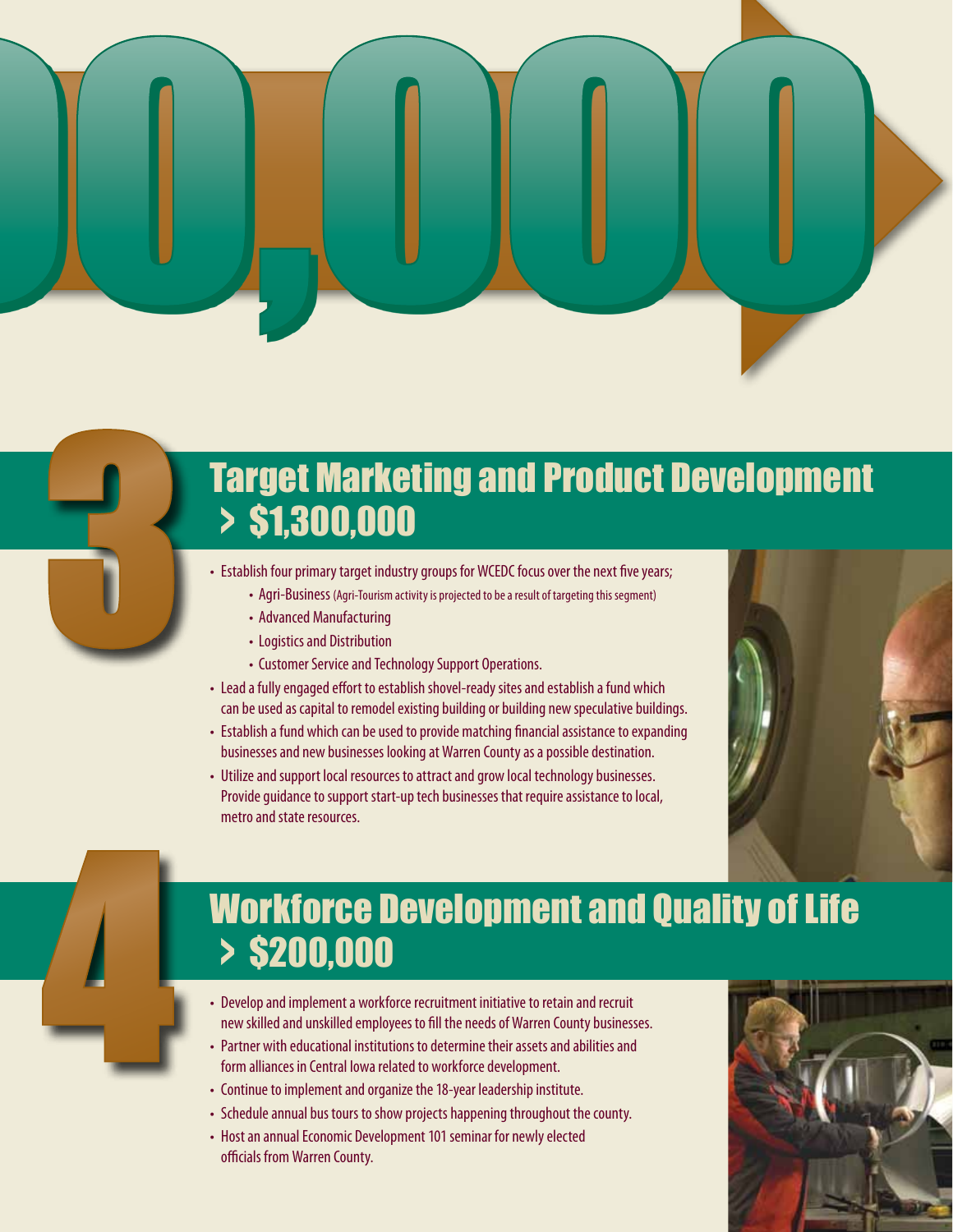### return on investment

#### **What will GroWARRENow! mean to greater Warren County?**

- 1. More commercial and industrial construction in Warren County
- 2. More attraction of firms and workers from other places, growing the economy and population
- 3. More and better jobs for Warren County residents
- 4. More pay for Warren County workers
- 5. More per capita income for Warren County households
- 6. More consumer expenditures by Warren County residents
- 7. More sales tax and real property tax collections by area government entities, allowing better government services
- 8. New companies and new families broaden the tax base and individual taxes do not go up as fast as businesses prosper and the community grows
- 9. More investments/bank deposits by Warren County households leads to more local lending, helping existing and start-up businesses
- 10. Increased quality of life from a growing tax base means more community improvements, better services, roads, parks, schools and recreational facilities

**The graphic to the right illustrates the projected impact that GroWARRENow! can have on Warren County with helping create just 100 new primary jobs:**

The increase in disposable income resulting in consumer spending and savings (deposit potential to area financial institutions) is the primary, measurable benefit of the effect of job creation on the private sector.

The increase in tax revenues (sales and property) is the primary, measurable benefit to the public sector.

| <b>Number of New Primary Jobs</b>                        | <b>100</b>  |  |
|----------------------------------------------------------|-------------|--|
| <b>Primary Wage Rate Paid (hourly)</b>                   | \$17.13     |  |
| <b>Total Direct Payroll</b>                              | 3,425,000   |  |
| <b>Total Payroll</b>                                     | \$4,829,250 |  |
| <b>Total Jobs</b>                                        | <b>162</b>  |  |
| <b>Calculated Indirect Jobs Created</b>                  | 62          |  |
| <b>Calculated Indirect Wage Rate Paid (hourly)</b>       | \$10.91     |  |
| <b>AREA VALUE</b>                                        |             |  |
| <b>Personal Income</b>                                   | \$3,380,475 |  |
| <b>Disposable Personal Income</b>                        | \$2,856,839 |  |
| <b>Net Personal Consumption Expenditures</b>             | \$2,669,431 |  |
| <b>Deposit Potential for Area Financial Institutions</b> | \$417,289   |  |
|                                                          |             |  |

#### Estimated Annual Private Sector Expenditure Impact in Warren County



| <b>EXPENDITURE CATEGORY</b>            | <b>EXPENDITURE AMOUNT</b> |
|----------------------------------------|---------------------------|
| <b>Food/Beverages</b>                  | 405,180                   |
| <b>Housing</b>                         | 860,414                   |
| <b>Apparel and Services</b>            | 114,859                   |
| <b>Transportation</b>                  | 532,877                   |
| <b>Health Care</b>                     | 187,933                   |
| <b>Entertainment</b>                   | 133,124                   |
| <b>Personal Care</b>                   | 34,542                    |
| <b>Reading/Education</b>               | 32.478                    |
| <b>Cash Contributions</b>              | 86,966                    |
| <b>Personal Insurance and Services</b> | 214,741                   |
| <b>Miscellaneous</b>                   | 41,649                    |
| <b>Total</b>                           | \$2.669.507               |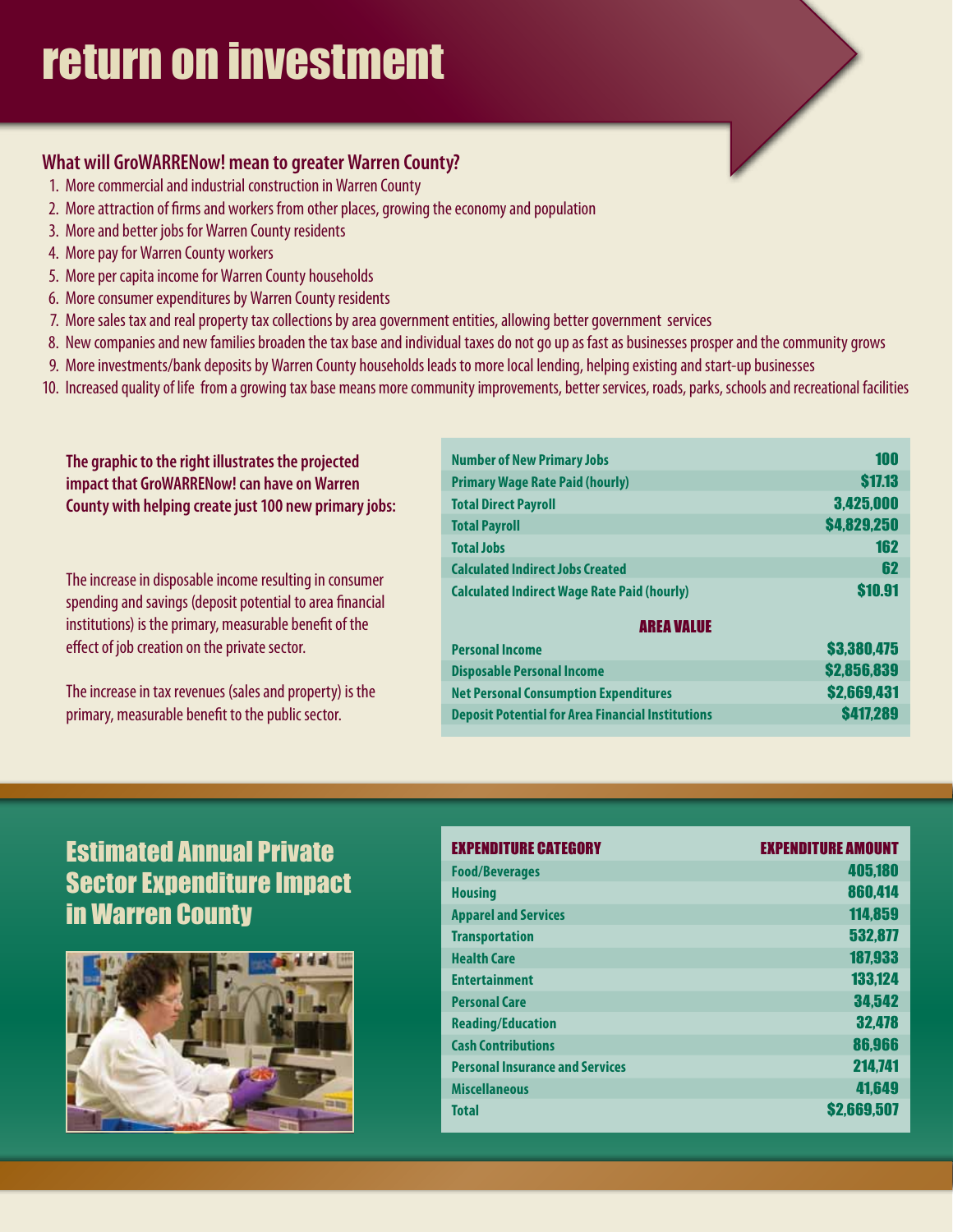# from the director

As a 10-year veteran economic developer, I am excited to see and be an agent in all of the growth happening in greater Warren County at a fascinating rate. I am honored to be in this position and in a county that has been ranked sixth in the state overall for the percent of growth since 1990 and currently fourth in growth rate.

Now is the time to take advantage of this gold mine of opportunity. WCEDC has done so by launching GroWARRENow! 2012-2016; a bold, progressive, pro-growth five-year Strategic Action Plan to capitalize on current trends to assist Warren County in economic development. GroWARRENow! 2012-2016 was cultivated with more than 100 greater Warren County business leaders and elected officials input, featuring four initiatives important to community and economic development.

GroWARRENow! 2012-2016 will lead the county to the next level and WCEDC has taken the proactive position to support and market Warren County's business opportunities and community, connectivity, and way of life. Our investors play this role simultaneously by supporting GroWARRENow! 2012-2016. Investors supporting GroWARRENow! are not just investing in WCEDC, but in the boldest initiative we have undertaken in the organizations history, capitalizing on economic momentum in the Central Iowa region.

It is exciting to think about the growth opportunities here and what will happen as a result of GroWARRENow! Join us on the bandwagon, moving Warren County to the next level.

#### WCEDC vision

WCEDC is the organization located in the Greater Des Moines, Iowa metropolitan region that demonstrates leadership, collaboration, and ingenuity to enhance the business climate, business and employment base, while promoting the unique and identifiable assets of the greater Warren County area, with the purpose of creating wealth and being the model of a results-driven organization

### WCEDC mission

The mission of WCEDC is to create and retain jobs while enhancing the quality of life in greater Warren County, accomplished foremost by strengthening and supporting the business climate in the area. WCEDC fulfills this mission by providing the following:

- <sup>&</sup>gt; **Business Retention and Expansion & Entrepreneurial Support**
- <sup>&</sup>gt; **Public Relations & Advocacy**
- <sup>&</sup>gt; **Product Development & Target Marketing**
- <sup>&</sup>gt; **Workforce Development & Quality of Life Enhancements**